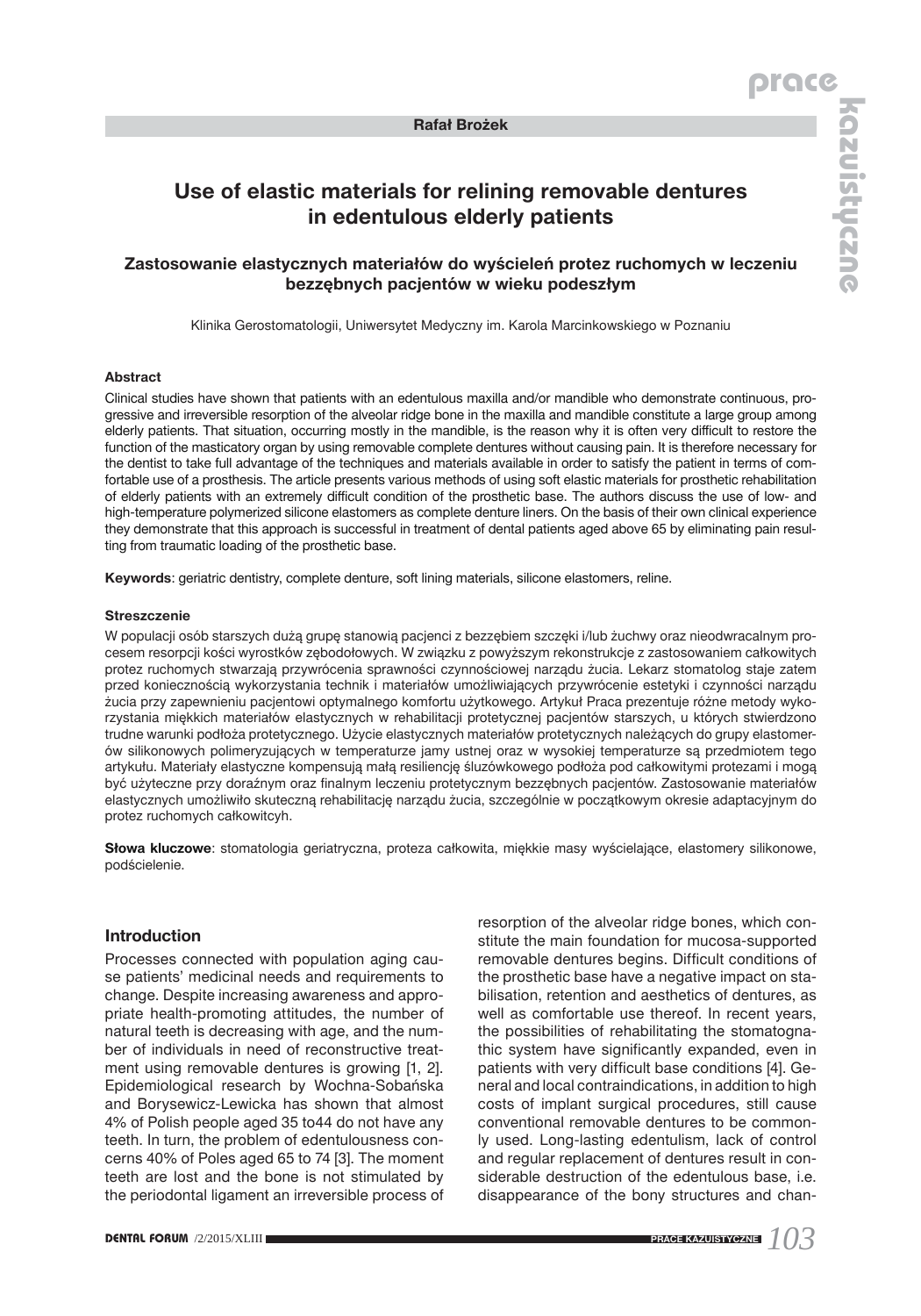ges in the soft tissues covering them. A thin, dry, low-resilience mucous membrane does not offer a good support for a complete denture nor does it allow to achieve an appropriate suctioning effect. A sensitive mucous membrane, susceptible to mechanical damages and infections, particularly in elderly people often suffering from xerostomia, is conducive to a number of ailments. During the process of chewing, a thin mucous membrane located between the hard bony bed and the hard denture saddle relocating horizontally triggers a lot of pain and injuries of the bed.

Soft lining materials, due to their elasticity, are helpful in using traditional prosthetic restorations by patients. These materials compensate for the resilience of the mucous bed under complete dentures, and are useful in short-term and final prosthetic treatment of edentulous patients. They are particularly applicable in those clinical situations in which edentulism lasting for many years has led to significant vertical and horizontal resorption of the alveolar ridge bones, and thus to considerable constriction of the bedding area of a mucosa-supported denture. A lost, not very adaptable prosthetic area impedes denture stabilisation, which results in significant mobility thereof, sometimes of several millimetres, in relation to the base (**Figure 1**). The surface area of the base in an edentulous mandible is often several times smaller than the prosthetic area of an edentulous maxilla, therefore pain is reported more frequently by users of lower complete dentures. Soft lining materials make a thin (at least 2 mm) elastic layer spreading over part of or the whole mucosa-supported denture area. They cause the forces triggered during the act of chewing to be moved through the denture body in an optimised way, minimising the traumatic impact of the restoration on the sensitive, rigid tissues of the prosthetic base [5–7]. Experimental research using numerical modelling by the finite element method (FEM), published by Żmudzki and Chladek, has emphasised particular effectiveness of elastic layers of mucosa-supported denture parts, especially in central saddle areas on bone bulges [8]. If pressure ulcers appear on the slopes of developed alveolar ridges, it may turn out that lining with a soft material will strengthen the shearing force affecting these regions and will facilitate deep pressure sores. As the authors inform, lining dentures with soft materials may have significant influence on increasing the shearing forces which are approximately twice as strong deep in tissues close to bones, up to 300 kPa. Such a situation results from greater tissue deformation, which is a consequence of pressure equalisation, i.e. shifting part of it from the central area to the alveolar slopes.

These materials may also be used to improve complete denture seal by taking advantage of retentive areas, e.g. in the cases of the so-called overcontoured alveolar ridges or maxillary tuberosities, as well as in the postmandibular space near the base of the tongue. They allow to use a denture in the oral cavity in an atraumatic way, improving the functional adhesion at the same time (**Figure 2**).

Generally, soft lining materials are divided into silicone elastomers and plasticised acrylates; however, as far as the way of hardening them is concerned, materials polymerising at high temperatures are distinguished from those self-polymerising at oral cavity temperature (room temperature). Lining with the use of the latter may be conducted in a dental surgery by the so-called direct method or in a prosthetic laboratory by the so-called indirect method. Lining with the use of materials polymerising at elevated temperatures may only be performed in a prosthetic laboratory after a functional impression has been taken [9, 10].

Depending on the chemical composition and the way the hardening reaction proceeds, lining materials show different mechanical properties (resilience, stretching). In static compression tests, both silicone and acrylic soft prosthetic materials vulcanising at room temperature demonstrate greater elasticity than those hardened at high temperatures, but they display less resistance to stretching. On the other hand, acrylic soft lining materials display greater elasticity in comparison with silicone elastomers. Awareness of the abovementioned differences between the individual lining materials enables a practicing doctor to choose the right lining method and apply an appropriate material for a specific clinical situation [11, 12, 13] (**Figures 3–4**).

#### **Aim**

The aim of the study is to present cases in which elastic prosthetic materials were used in elderly patients wearing traditional, mucosa-supported complete removable dentures.

#### **Case 1**

A female patient aged 83 with maxillary and mandibular edentulism and advanced mucosal and bony atrophy reported to the Clinic of Geriatric Dentistry because of significant discomfort caused by 2 complete dentures. A characteristic overcontoured mandibular alveolar ridge offered a chance to radically improve the stability and retention of the lower denture. A hard bottom of the oral cavity, not very adaptable or elastic mucous membrane covering the lost base as well as low stability and horizontal mobility of the denture caused the patient permanent pain. In spite of a few adjustments, the dentures, particularly the mandibular one, did not ensure comfort due to the base ailments in different areas of the immobile mucous membrane.

A procedure of making complete dentures, oriented at elderly people, was applied, and both dentures were prepared on the basis of myody-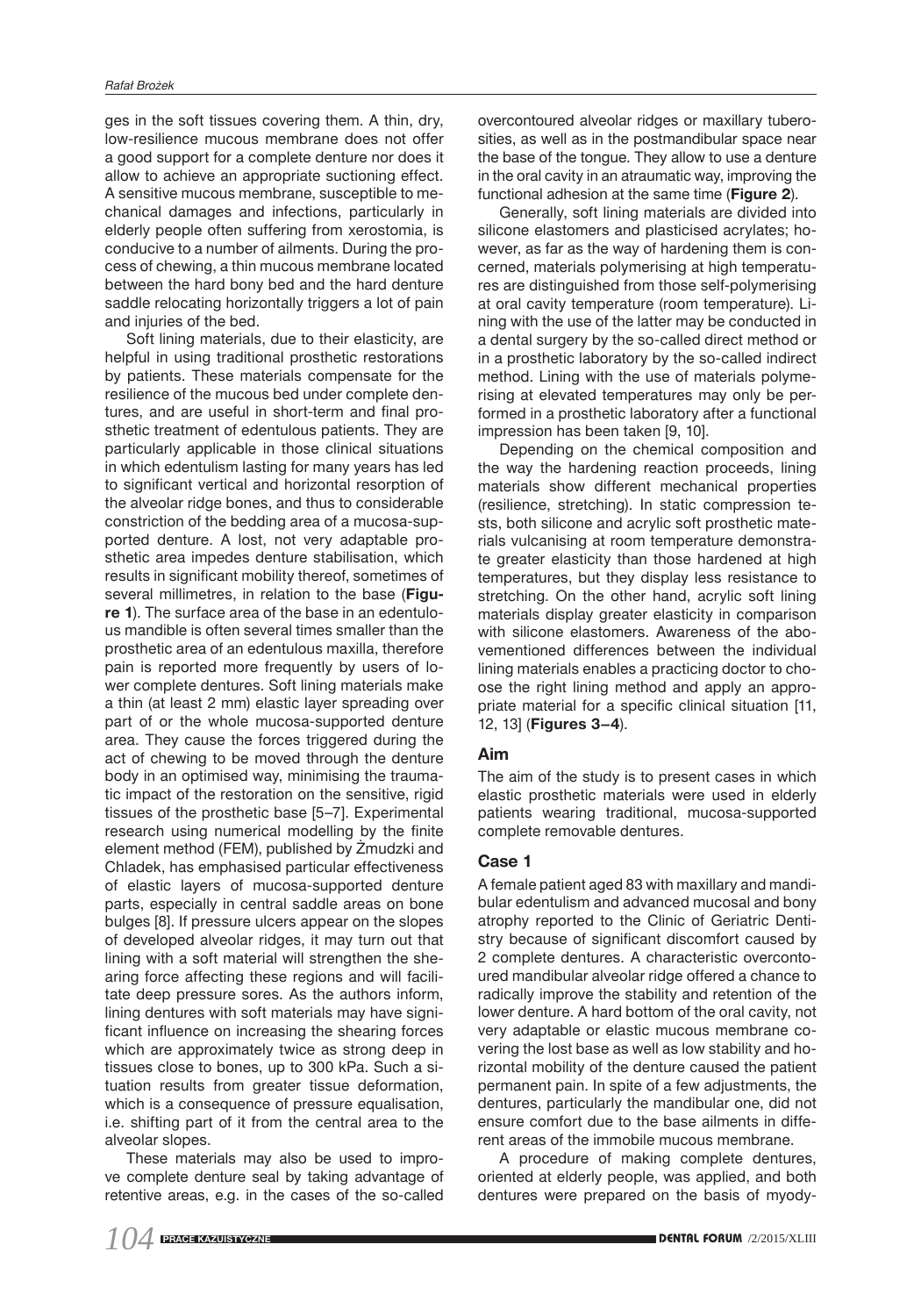

**Figure 1.** Non-impressionable oral mucosa, unfavorable to receive functional adhesion of the denture

*Rycina 1. Małopodatna błona śluzowa jamy ustnej utrudniająca uzyskanie czynnościowego przyssania protezy górnej*



**Figure 2.** Non-resorbed edentulous alveolar ridge in the anterior part of the mandible *Rycina 2. Niezresorbowany wyrostek zębodołowy w przednim odcinku żuchwy*

namic impressions. As a result of the treatment, a fully satisfying aesthetic effect was achieved.

Since appropriate occlusal relationships were kept, and the height of occlusion did not require correction, a decision was made to reline the lower denture with an elastic material. The silicone material Mucopren from Kettenbach, undergoing a condensation polymerisation reaction at oral cavity temperature, was used in the treatment. Before taking the impression relining with the elastic material, the removable denture was prepared according to generally accepted procedures (perforations, roughening of mucosal and vestibular denture surfaces, reduction of undercuts). After establishing the lining boundary (determining the thickness of the lining material layer), a number of point openings were made on the whole mucosal surface of the denture with a round bur of 2 mm in diameter. Next, the excess of the hard acrylic material was removed, not exceeding the bottom of the previously prepared grooves (**Figure 5**). Three support points (stoppers) were maintained, whose function was to hold the denture on the mucosal-bony base without a change in the established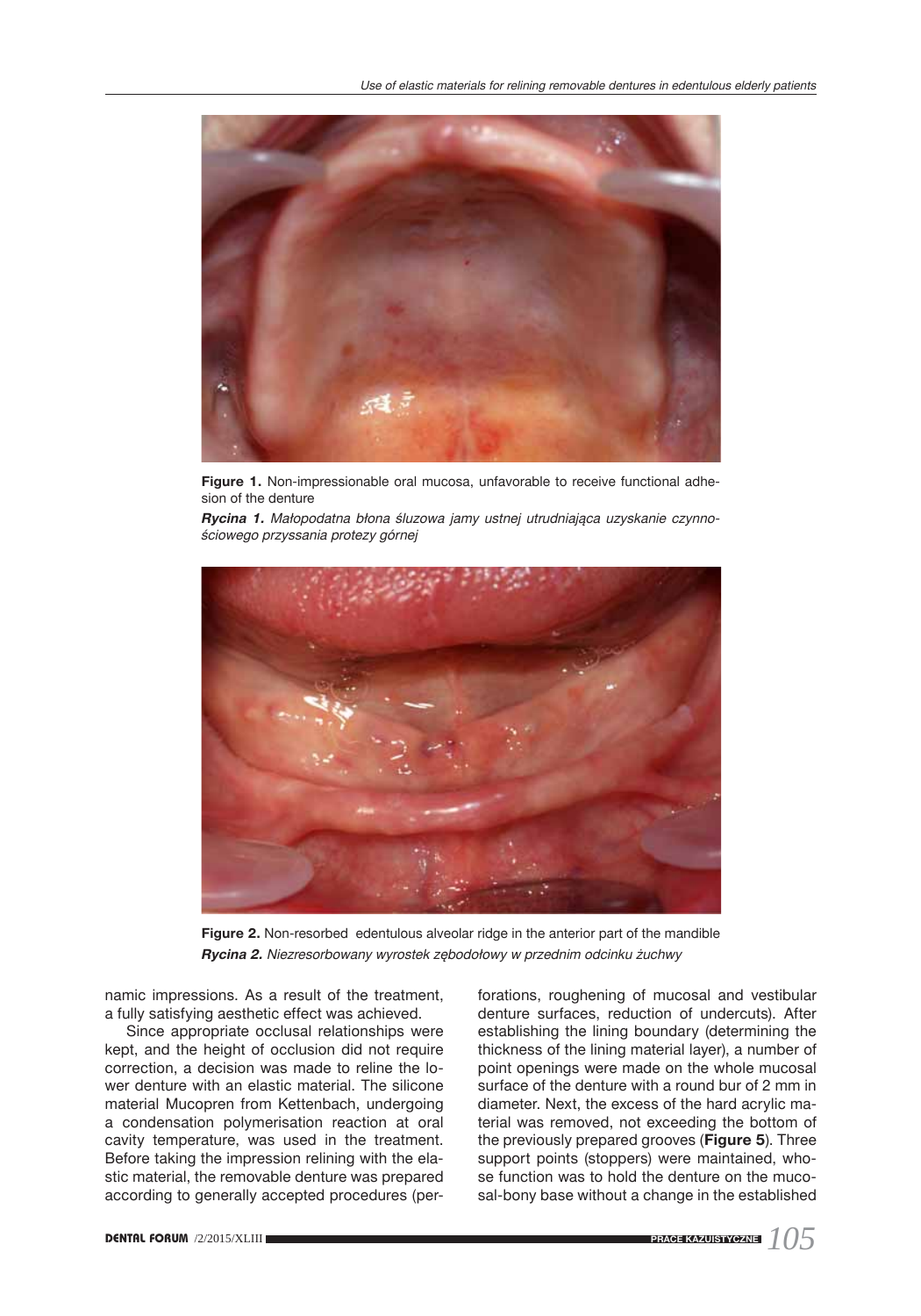

**Figure 3.** Mean values of modulus of elasticity obtained in the compression test *Rycina 3. Średnie wartości modułu sprężystości wzdłużnej uzyskane w teście ściskania*



**Figure 4.** Mean values of maximum tensile stress obtained in the tensile test

*Rycina 4. Średnie wartości maksymalnego naprężenia rozciągającego uzyskane w teście rozciągania*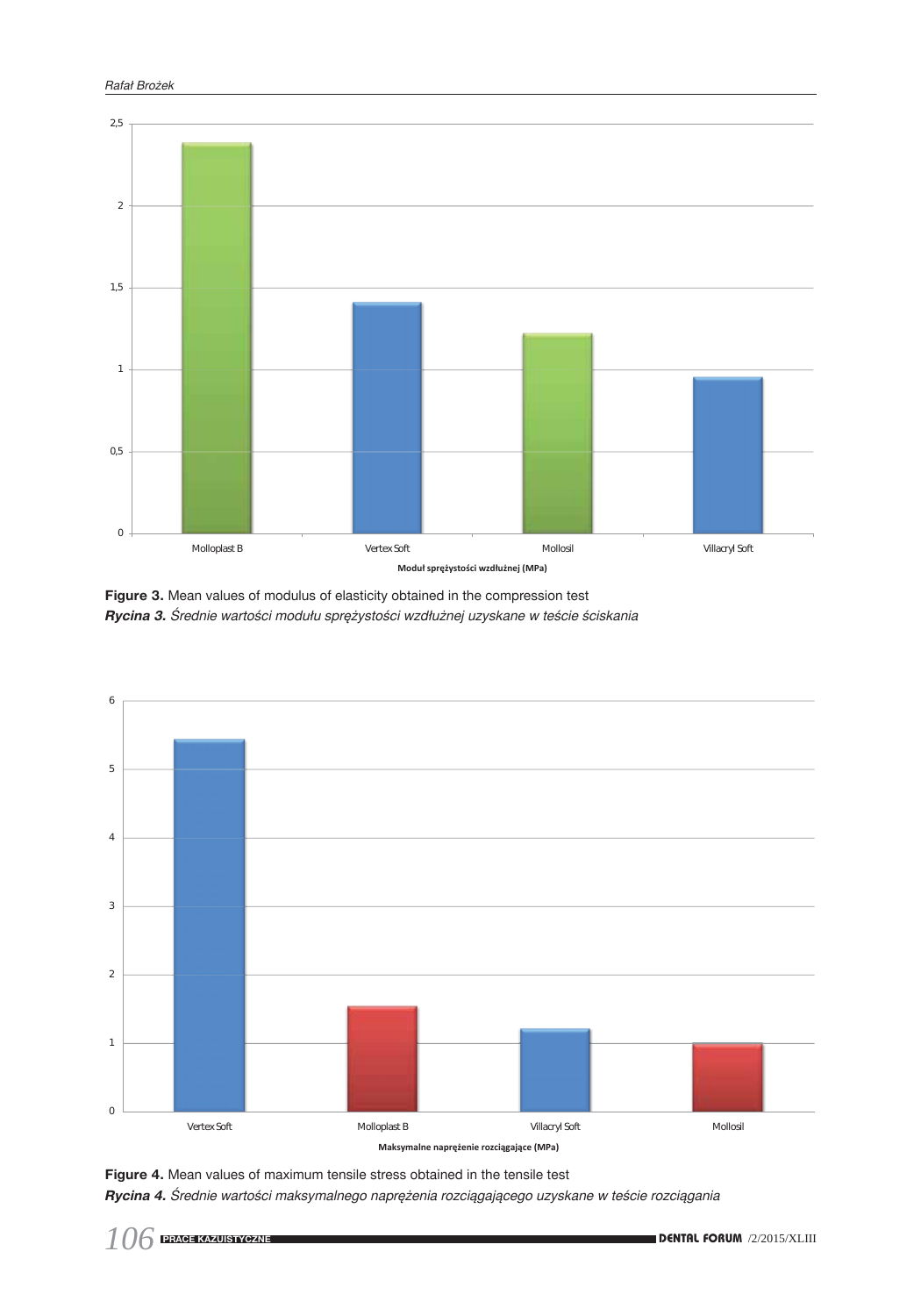

**Figure 5.** Soft lining material Mucopren (Kettenbach) *Rycina 5. Miękka masa wyścielająca Mucopren (Kettenbach)*



Figure 6. Lower denture lined by Mucopren, used for 2 years *Rycina 6. Proteza dolna wyścielona materiałem Mucopren*

height of occlusion accepted by the patient. In the further part of the clinical procedure, the stoppers were removed, and the resulting cavities were filled with the same material before putting the relined denture in the oral cavity again.

The free edge of the elastic material was placed on the vestibular and lingual surface of the denture so that its ventil edge was also covered. Such an extent of the elastic lining material ensured not only better durability of the connection with the basal acrylic, but also comfortable use and functional adhesion of the denture.

An appropriate aesthetic appearance is an advantage of the silicone material used for lining, besides good mechanical properties. Dosing the material with the dispensing gun makes using Mucopren in clinical practice easy, fast and effective.

After applying the material on a properly prepared mucosal denture surface the patient shaped its edge with a closed mouth carrying out functional excursions in tightening, stretching (according to Herbst tests) and swallowing saliva. Shaping the lingual part of the lower denture was possible when the patient made the recommended tongue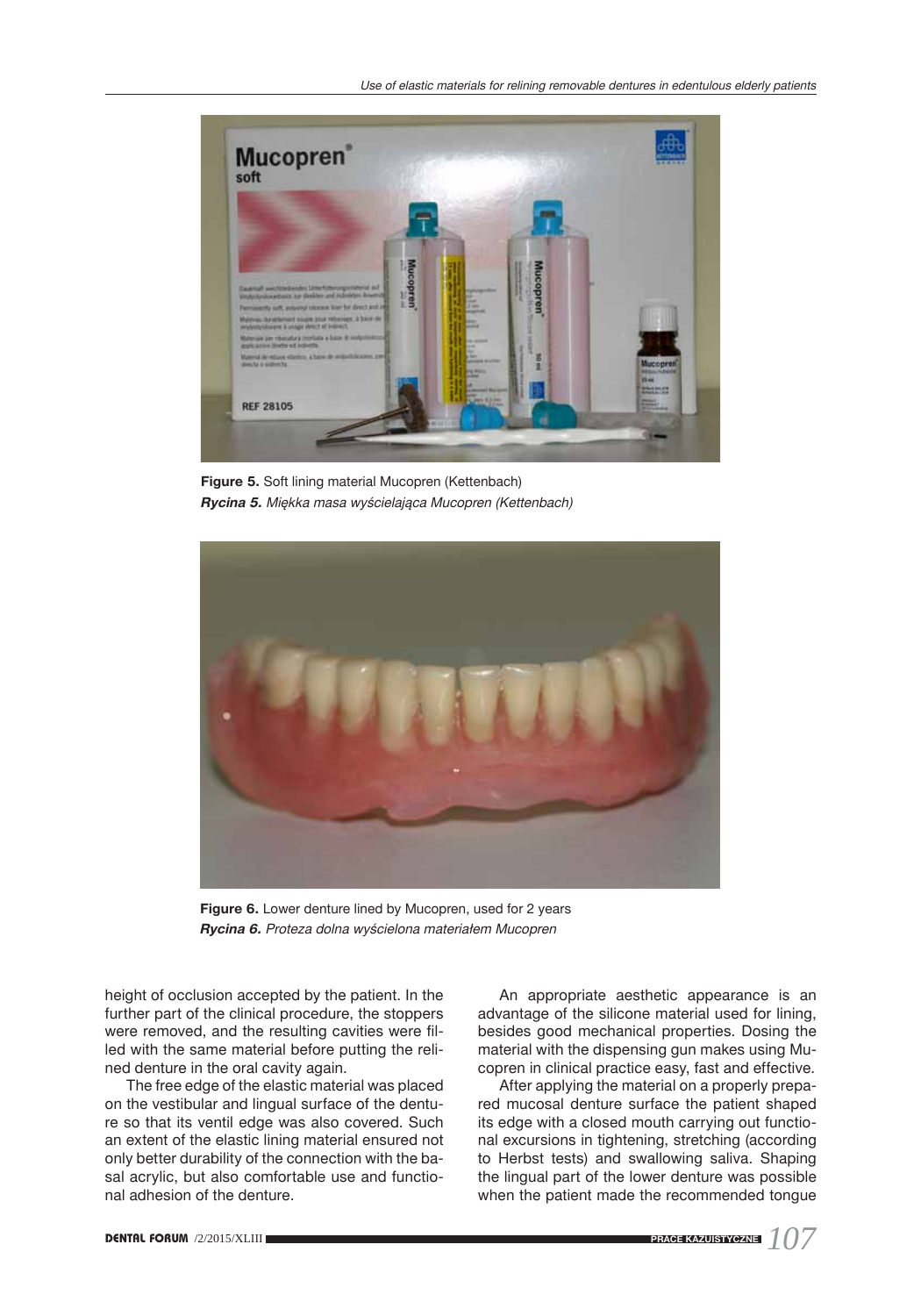movements with an open mouth, with the doctor holding the denture in the initial phase of forming the impression.

After the final polymerisation of the lining layer in warm water (as recommended by the producer), the patient received the individually shaped denture relined with the elastic material (**Figure 6**).

Regular check-ups enabled to note that the pain eased to such an extent that the patient could use the dentures without the need to eliminate foods which had been the source of pain during the act of chewing.

## **Case 2**

A female patient aged 86 with a considerably atrophic prosthetic base in an edentulous maxilla and mandible reported to the Clinic of Geriatric Dentistry because of intense and fluctuating pain in the mandible area covered by a complete denture. In an extra- and intraoral examination abnormal spatial parameters were found both in the vertical and horizontal plane (lowered height of occlusion, false prognathism), in addition to a lack of functional adhesion of the restoration. Since adaptation of the old restoration via relining turned out to be insuf-



**Figure 7.** Soft lining material Molloplast B (Detax) *Rycina 7. Miękka masa wyścielająca Molloplast B (Detax)*



**Figure 8.** Mucosal surface of the lower denture lined on the entire surface by Molloplast B *Rycina 8. Dośluzowa powierzchnia protezy dolnej wyścielona materiałem Molloplast B*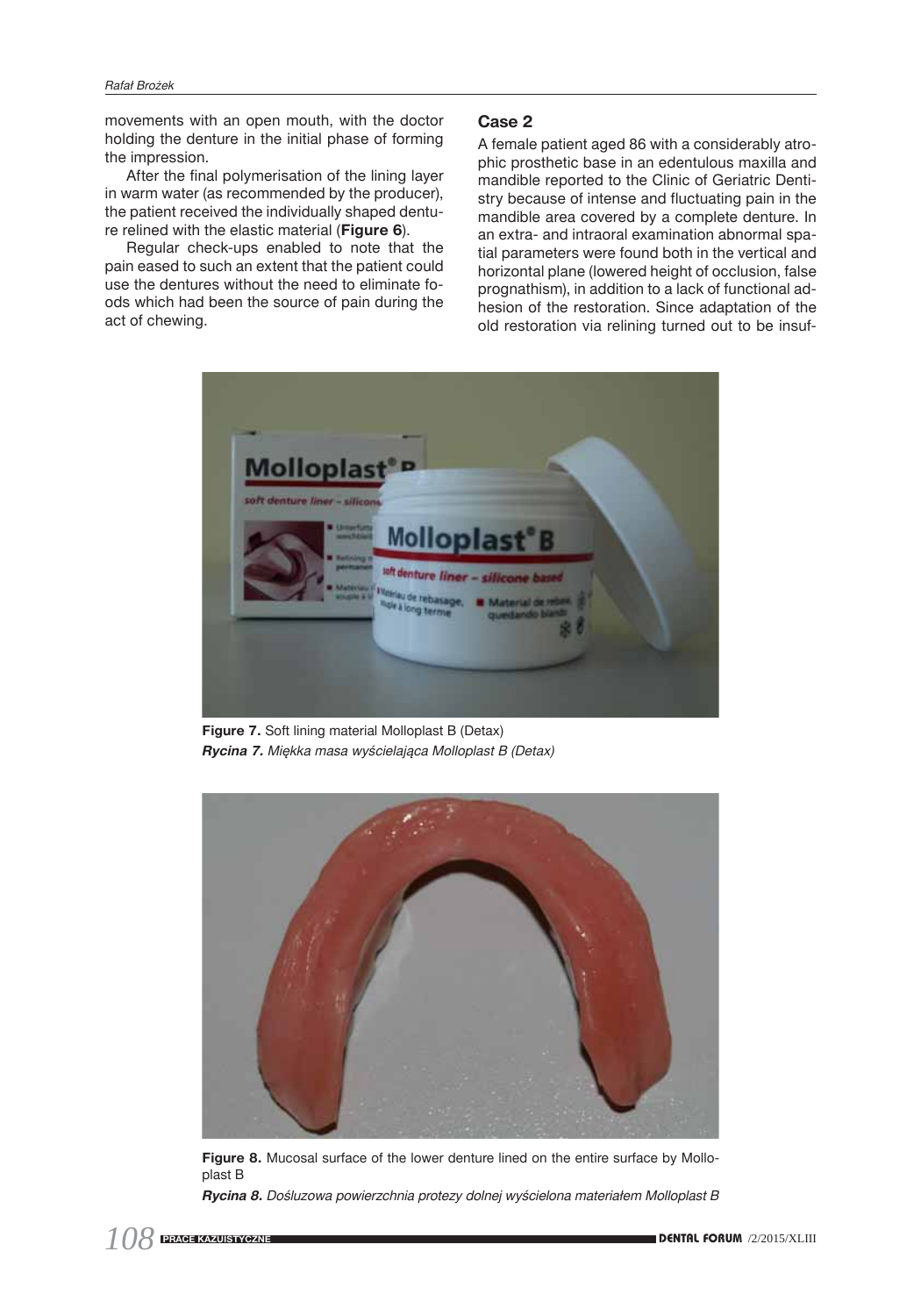ficient, a decision was made to prepare new dentures. The lower one was relined with the elastic material Molloplast B from Detax (relining by the indirect method) (**Figure 7**).

Lost bone structures of alveolar ridges and a non-adaptable, dense mucous membrane of the oral cavity and its hard bottom do not facilitate a complete denture stability and hinder satisfying functional adhesion. The abovementioned conditions constitute an indication for new prosthetic restorations made with the use of myodynamic impressions. This method uses lip, cheek and tongue muscle groups passively and actively functioning against one another, in order to better maintain dentures on the base. In contrast to conventional dentures, the edge of myodynamic ones is formed in a different way. Occlusal templates are attached to custom trays, and, first, the spatial relationship between the maxilla and mandible is determined, and only then are functional impressions taken when the mouth is closed. All the aforementioned procedures (occlusal registration and functional impressions) are performed on the same day, which reduces the number of appointments.

The indirect lining method, applied in this case, resembles fabrication of classical removable restorations in terms of technical aspects. The only difference is inserting the so-called space maintainer during denture polymerisation, which usually comes in the form of a single wax plate (approx. 2 mm thick), into the prosthetic flask before the acrylic dough is stuffed into it. After initial polymerisation of the acrylic material, the elastic lining material is put into the place of the space maintainer. The laboratory stage is ended with the further phase of the polymerisation process conducted according to the producer's recommendations, and finishing the denture. What is particularly important is working on the elastic layer of the denture saddle with the use of special rotary instruments. A characteristically-shaped mill enables to remove larger fragments of the lining material, mainly from the transition area between the elastic material and the denture plate. A metal rotary brush placed in a technical straight handpiece was used to give the relined denture a final polish. It allowed to remove different types of scraps, particles and remnants of the material that stuck to the denture in the course of the previous procedures. Any attempts at jerking, pulling or prising might result in delamination or even tearing the material off the denture surface, thus destroying the reline.

After fitting the finished dentures, the lower one of which was additionally relined with the elastic material, one check-up was conducted, during which the patient reported slight pain within the rear boundary of the maxillary prosthetic area, whereas the mandibular relined denture offered comfort of use thanks to the cushioning silicone layer (**Figure 8**).

#### **Conclusion**

Soft lining materials facilitate effective rehabilitation of patients suffering from permanent pain connected with the use of conventional alveolar mucosa-supported removable dentures. It shall be emphasised that the complete denture base is not physiologically adapted to reception of direct occlusal forces, which means that it is at risk of injury even when the chewing forces are weak. Lining denture saddles with elastic materials seems to be an excellent alternative, especially in the cases of elderly people, as the risk of further losses making prosthetic treatment more difficult is particularly high. Supporting the saddle of a relined denture in the vicinity of mental foramina located, as a result of atrophy, on the reception surface of chewing forces does not cause irritation or pain of the mental nerves. It aids, then, better use of a complete restoration, most frequently supported on a non-adaptable mucous membrane covering the bony structures of the prosthetic base. Filling retentive spaces with soft materials makes it possible to optimally take advantage of the anatomical conditions of the prosthetic base (rounded maxillary tuberosities, postmandibular space), and seal denture edges effectively, which is a necessary condition for functional adhesion thereof.

#### **Refernces**

- [1] Koczorowski R, Gawriołek M, Siniawska J. Protetyczne potrzeby lecznicze pensjonariuszy domów opieki społecznej w Wielkopolsce. Dent Med Probl. 2008;45(4): 425–430.
- [2] Thompson G, Kreisel P. The impact of the demographics of ageing and the edentulous condition on dental care serces. J Prosthet Dent. 1998;79(1):56–59. English.
- [3] Wochna-Sobańska M, Borysewicz-Lewicka M. Stomatologiczne potrzeby lecznicze ludności Polski w świetle epidemiologicznych badań wykonanych w 2003 roku w ramach programu "Miesiąc totalnie zdrowego uśmiechu". Czas Stomat. 2007;60(5):299–305.
- [4] Koczorowski R, Gałczyńska-Rusin M, Koczorowski J. Rekonstrukcja zwarcia z zastosowaniem stałych implantoprotez u osób starszych. Prot Stom. 2010;60(2):94–101.
- [5] Bogucki Z, Rutańska E. Tworzywa elastyczne do podścielania protez ruchomych – charakterystyka, wskazania, techniki wykonania. Prot Stom. 2002;52(5):300–304.
- [6] Krysiński Z, Prowans K, Uchacz H. Tworzywa miękkie w protetyce stomatologicznej. Czas Stomat. 1994;47(8): 511–514.
- [7] Qudah S, Harrison A, Huggett R. Soft lining materials In prosthetic dentistry: a review. Int J Prosthodont. 1990;64: 235–237. English.
- [8] Kucharski Z, Kostyra J. Metody podscielania ruchomych protez akrylowych materiałem elastycznym – doniesienie kliniczne. Prot Stom. 2000;50(3):141–147.
- [9] McCabe J. Soft lining materials: composition and structure. J Oral Rehabil. 1976;3(3):273–278. English.
- [10] Parker S, Braden M. Soft prosthetic materials based on powdered elastomers. Biomaterials. 1990;11:482–490. English.
- [11] Brożek R, Pietrzyńska M, Koczorowski R, Voelkel A. Analiza uwalniania związków chemicznych z materiałów stomatologicznych typu tissue conditioner. Prot Stom. 2014; 6:443–452.